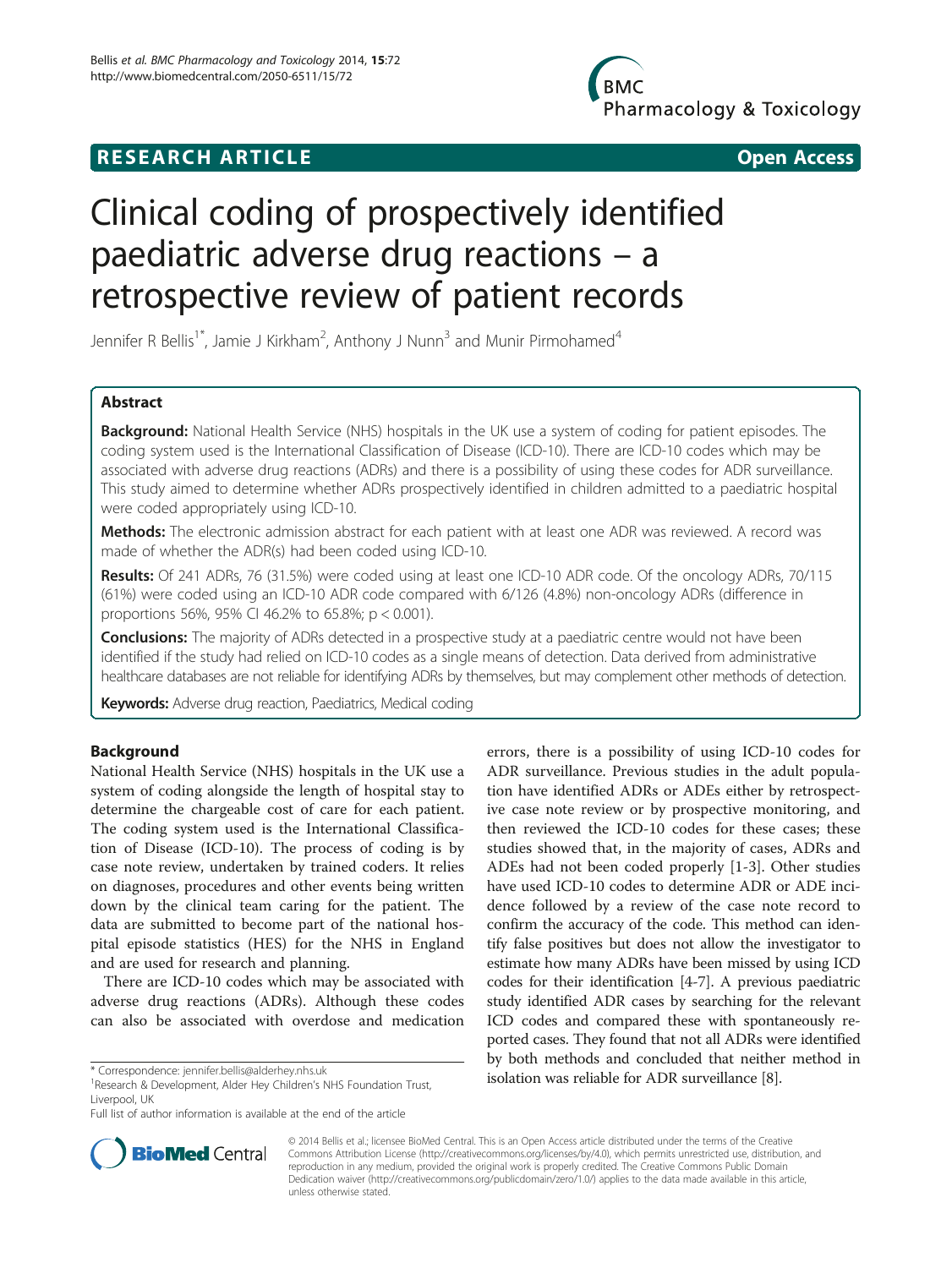In this study, we aimed to determine whether prospectively identified ADRs in a paediatric population could have been detected via review of ICD-10 codes.

# **Methods**

The electronic records of children in whom a total of 241 ADRs had been prospectively identified in an earlier study, were reviewed. The aim was to determine whether an ICD-10 code related to the ADR had subsequently been added to their electronic admission abstract.

The methodology of the prospective study in which the 241 ADRs were initially detected has been described previously [\[9](#page-3-0)], here a brief summary is provided. The study duration was 12 months (2008–2009) and the participants were children admitted to a paediatric tertiary referral centre (Alder Hey Children's NHS Foundation Trust). A prospective review of each unplanned admission was undertaken by a member of a multi-disciplinary research team which comprised a paediatrician, a paediatric nurse and a pharmacist. The total number of reviews undertaken by each team member and the types of patients in each caseload were similar. The research team reviewed medication taken in the two weeks prior to admission alongside the reason for admission to determine whether the admission was partly or entirely related to an ADR. The severity, causality and avoidability of each suspected ADR were subsequently evaluated by the research team. The records of the patients identified in this study as having experienced an ADR were examined in order to undertake the retrospective study described below.

For each ADR, the following information was obtained from the prospective study dataset to meet the specific objectives of this retrospective study: patient identification, suspected drug(s), ADR description (usually a symptom), ADR type, severity and causality. ADR type was defined as either Type A (augmented) resulting from an exaggeration of a drug's normal pharmacological actions or Type B (bizarre) which are novel responses that are not expected from the known pharmacological actions of the drug [\[10](#page-3-0)]. ADR severity was classified according to an adaptation of the Hartwig scale [\[11\]](#page-3-0); 1 - No change in treatment with suspected drug, 2 - Drug dosing or frequency changed, without antidote or treatment, 3 - Required treatment, or drug administration discontinued, 4 - Resulted in patient transfer to higher level of care, 5 - Caused permanent harm or significant haemodynamic instability, 6 - Directly or indirectly resulted in patient death. ADR causality was assessed using the Liverpool Causality Assessment Tool (LCAT) and the outcome could be unlikely, possible, probable or definite [\[12](#page-3-0)].

The electronic admission abstract for each patient identified through the earlier prospective study as having experienced at least one ADR was examined and a record was made of whether the ADR(s) and/or their signs

and symptoms had been coded using ICD-10 and if so, which code(s) had been used.

At Alder Hey, clinical coding is undertaken by a nonclinical team of trained individuals. There were two types of code relevant to ADRs: external cause codes Y40-Y59 (adverse effects in therapeutic use) for example, 'Y42 Hormones (including synthetic, antagonists)' (Table 1) and codes including the word 'drug induced' for example: 'T88.6 Drug-induced anaphylaxis', 'E16.0 Drug induced hypoglycaemia without coma'. Codes for drug-induced complications were listed in the relevant chapters of the ICD-10 handbook according to the system affected – for example 'E16.0 Drug induced hypoglycaemia without coma' was listed in Chapter IV: Endocrine, nutritional and metabolic diseases [[13](#page-3-0)]. We refer to all of these here as 'ICD-10 ADR codes'. A record was made of whether the ADR signs and symptoms had been coded using ICD-10 with no acknowledgment of their drug cause, for example a drug-induced rash recorded as 'D69.0 Allergic purpura'. We refer to these as 'ICD-10 sign and symptom codes'.

A Chi-square test for difference in proportions was used to determine whether there were any differences in the characteristics of coded and uncoded ADRs.

This study used routinely collected clinical data in an anonymized format. The Chair of the Liverpool Paediatric

Table 1 ICD-10 codes which may apply to adverse drug events or adverse drug reactions

| Code | <b>Description</b>                                 |  |
|------|----------------------------------------------------|--|
| Y40  | Systemic antibiotics                               |  |
| Y41  | Other systemic anti-infectives/antiparasitics      |  |
| Y42  | Hormones (including synthetic, antagonists)        |  |
| Y43  | Primarily systemic agents                          |  |
| Y44  | Agents primarily affecting blood constituents      |  |
| Y45  | Analgesics/antipyretics/anti-inflammatories        |  |
| Y46  | Antiepileptics/antiParkinsonism drugs              |  |
| Y47  | Sedatives, hypnotics, antianxiety drugs            |  |
| Y48  | Anaesthetics, therapeutic gases                    |  |
| Y49  | Psychotropic drugs                                 |  |
| Y50  | CNS stimulants                                     |  |
| Y51  | Drugs affecting autonomic nervous system           |  |
| Y52  | Agents primarily affecting cardiovascular system   |  |
| Y53  | Agents primarily affecting gastrointestinal system |  |
| Y54  | Agents affecting water/mineral balance/uric acid   |  |
| Y55  | Agents affecting muscle/respiratory system         |  |
| Y56  | Topical agents affecting skin, ENT, dental         |  |
| Y57  | Other and unspecified medicaments                  |  |
| Y58  | Bacterial vaccines                                 |  |
| Y59  | Other vaccines/biologicals                         |  |

Y40-Y59 external cause codes (adverse effects in in therapeutic use).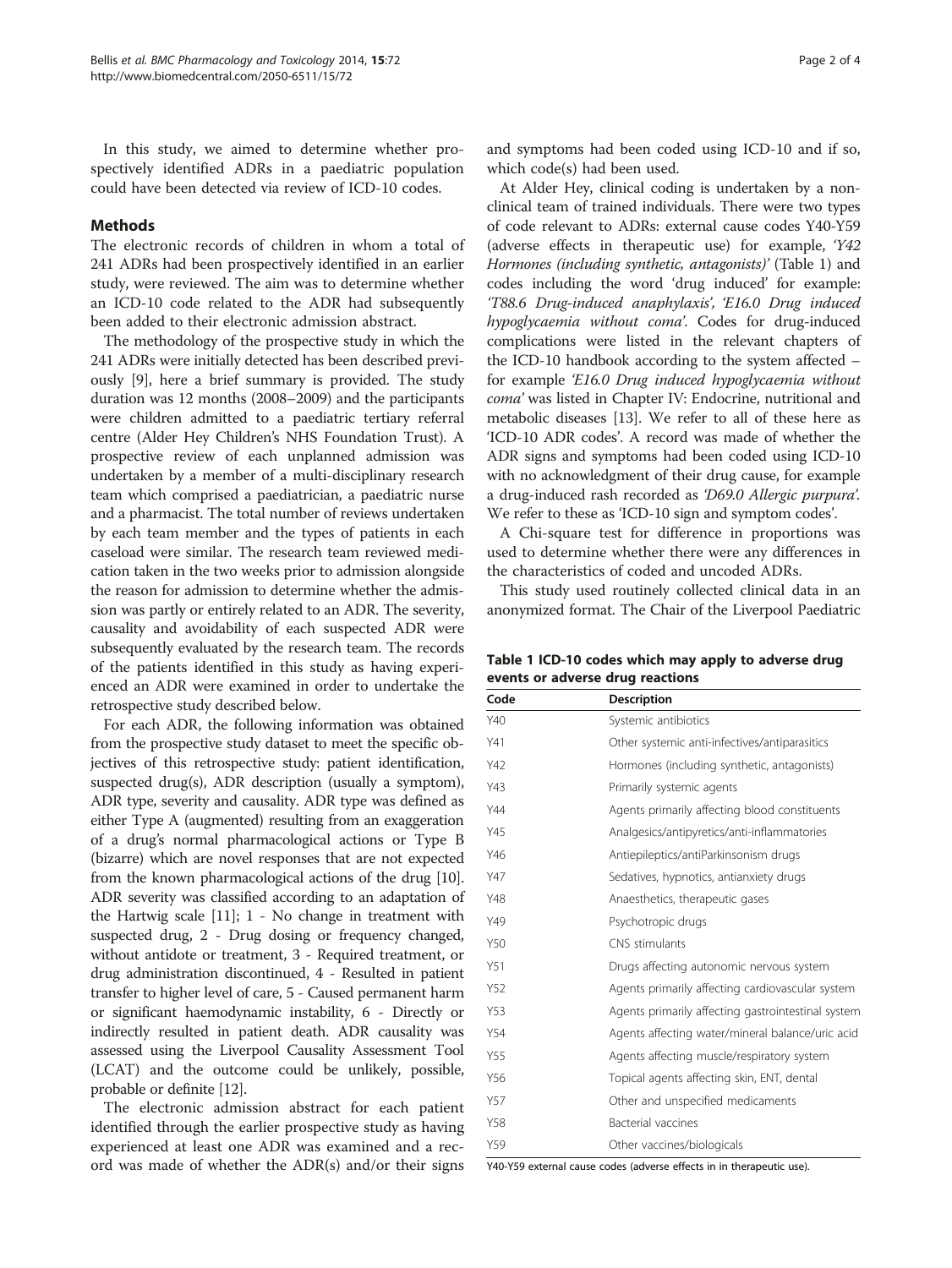LREC informed us that this study did not require individual patient consent or review by an Ethics Committee.

# Results

Of the 241 ADRs evaluated in this retrospective study, 76 (31.5%) were coded using at least one ICD-10 ADR code, two reactions had two codes (Table 2). One reaction was incorrectly coded; a skin reaction to topical dimeticone, was coded as 'Y53.1 Other antacids and anti-gastric-secretion drugs'.

A large proportion of ADRs in the prospective study [[2](#page-3-0)] occurred in patients under the care of the oncologists; we refer to these as oncology ADRs and to the remaining ADRs as non-oncology. There were 126 non-oncology ADRs and 115 oncology ADRs. Of the 126 non-oncology ADRs, 6 (4.8%) were coded using an ICD-10 ADR code. Of the 115 oncology reactions, 70 (61%) were coded using an ICD-10 ADR code (difference in proportions 56%, 95% CI (46.2% to 65.8%);  $p < 0.001$ ). Without exception, the code 'Y43.3 other antineoplastic drugs' was used to indicate adverse effects which had occurred secondary to the therapeutic use of oncology drugs.

The signs and symptoms of 212/241 (88%) ADRs were acknowledged by ICD-10 sign and symptom code(s). These 212 ADRs cases were made up of 107 oncology cases of which 70 also had an ADR code and 104 nononcology cases of which 4 also had an ADR code. There were a variety of ICD-10 codes used for the same reaction type (Additional file [1:](#page-3-0) Table S1). There were 20/ 126 (15.9%) non-oncology ADRs and 8/115 (7.0%) oncology ADRs not acknowledged by either an ICD-10 ADR code or an ICD-10 sign and symptom code.

Considering oncology and non-oncology reactions together, coded ADRs were not more likely to be type A than type B reactions (difference in proportions 3%, 95% CI:  $-3.0\%$  to 8.9%, p = 0.26). Coded ADRs were not more likely to be of severity 1, 2 and 3 than those of severity 4 and 5 (difference in proportions 6%, 95% CI −0.1% to 11.9%,  $p = 0.07$ ). Finally, coded ADRs were more likely to be definite and probable ADRs than possible ADRs (difference in proportions 47%, 95% CI 32.3% to 59.7%;  $p < 0.001$ ).

## **Discussion**

This retrospective study of electronic patient records demonstrates that the majority of ADRs detected in a prospective cohort study at a paediatric tertiary care centre would not have been identified if the study had relied on ICD-10 codes as a single means of detection. The use of ICD10 ADR codes was infrequent. The use of ICD-10 sign and symptom codes was more frequent but a wide variety of codes were used for the same ADR type. When undertaking research which uses data derived from administrative healthcare databases it is essential to first consider the reliability of those data.

The limitations of this study relate to those of the prospective cohort study in which the ADR cases were identified. The recording of a medication history for each participant relied on parents and/or patients recalling and communicating accurately all medicines administered prior to admission. Clearly there was scope for errors and omissions in this process. The detection of suspected ADRs by the study team relied on two things: a) signs and symptoms associated with the ADR being recorded by the clinical team looking after the patient; and b) the study team suspecting a link between signs and symptoms recorded and the medicines administered before admission. Where signs and symptoms were not recorded or the study team missed the link, the ADR was not highlighted and an evaluation of how it had been coded could not be undertaken.

In previous studies of ICD-10 coding for ADRs and ADEs in the adult population, the reported rate of coding was 2.0-6.8% [[1,2\]](#page-3-0). Here, a higher rate of ICD-10 codes being used to record ADRs (31.5%) was found. This can be explained by the high proportion of oncology ADRs that were coded using an ICD-10 ADR code. The two main reasons for this were: a) the oncology unit was using a structured admission proforma for unplanned admissions presenting with febrile neutropenia

| Table 2 ADRs coded using ICD-10 ordered by reaction frequency (n = 76, two reactions had two codes) |  |
|-----------------------------------------------------------------------------------------------------|--|
|-----------------------------------------------------------------------------------------------------|--|

| Description of reaction (s)                                                                                                                                                                                             | $ICD - 10 code$                                    | <b>Number of reactions</b> |
|-------------------------------------------------------------------------------------------------------------------------------------------------------------------------------------------------------------------------|----------------------------------------------------|----------------------------|
| ADRs secondary to chemotherapy: neutropenia, anaemia,<br>thrombocytopenia, immunosuppression, deranged liver<br>function tests, mouth ulcers, nausea, vomiting, diarrhoea,<br>back pain, fever, deranged renal function | Y43.3 Other antineoplastic drugs                   | 70                         |
| Rash secondary to penicillinVomiting secondary to penicillin                                                                                                                                                            | Y40.0 Penicillins                                  |                            |
| Hyperglycaemia secondary to dexamethasone                                                                                                                                                                               | Y42.7 Androgens and anabolic congeners             |                            |
| Anaemia, immunosuppression, thrombocytopenia, neutropenia                                                                                                                                                               | Z51.2 Other chemotherapy                           |                            |
| Hypoglycaemia secondary to insulin                                                                                                                                                                                      | E16.0 Drug induced hypoglycaemia without coma      |                            |
| Irritability following pneumococcal and DTP vaccines                                                                                                                                                                    | T88.1 Other complications following immunization   |                            |
| Irritability following pneumococcal and DTP vaccines                                                                                                                                                                    | Y59.9 Vaccine or biological substance, unspecified |                            |